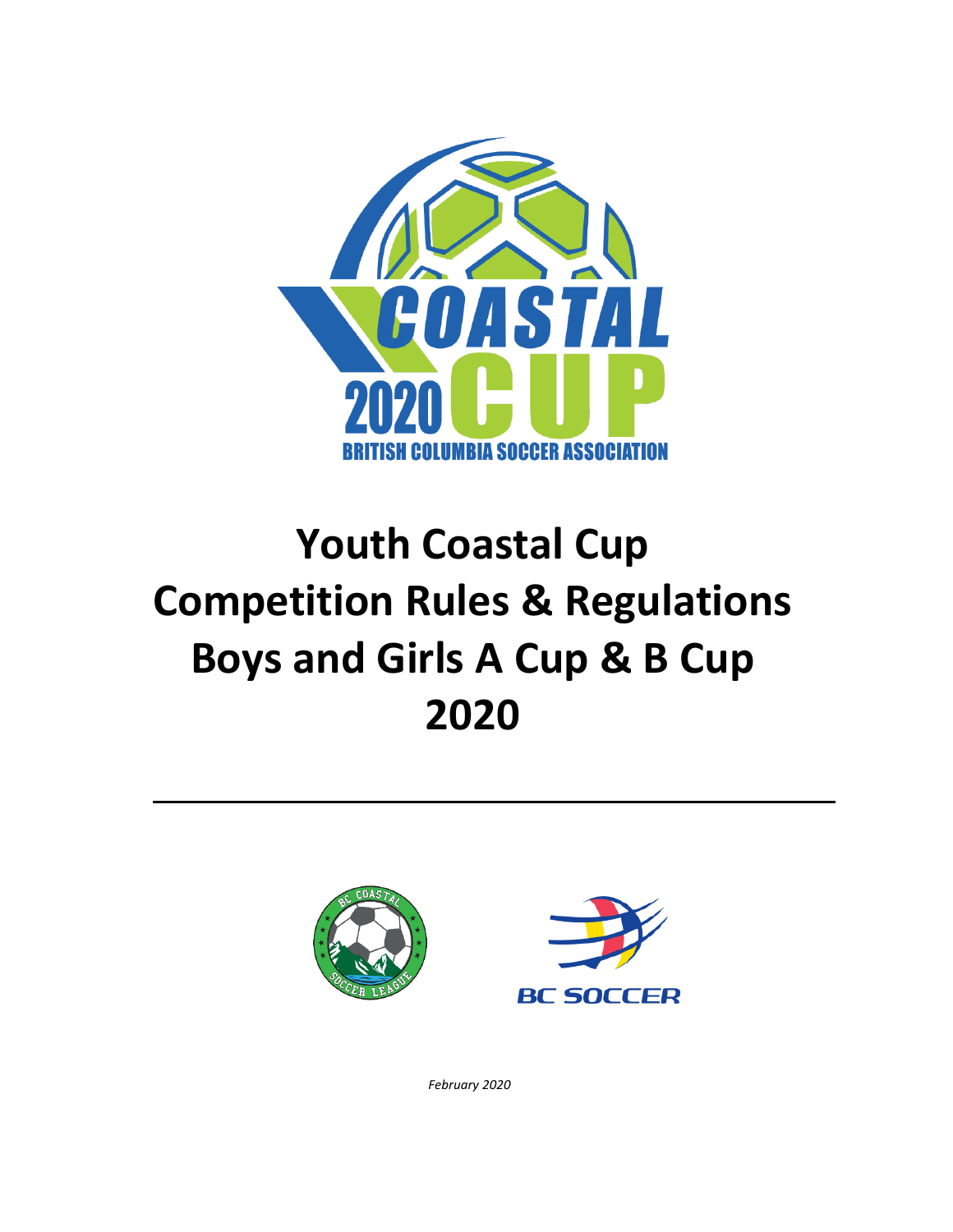

## **Table of Contents**

## **1) Introduction**

- a. Application
- b. Management of Competitions
- c. BC Soccer Constitution/Rules and Regulations Precedence
- d. Coastal Cup Competitions Committee
- e. Risk Management and Harassment

## **2) Team Eligibility**

- a. Declarations/Entry Deadlines
- b. Girls and Boys Coastal A Cup
- c. Girls and Boys Coastal B Cup

## **3) Player Eligibility**

- a. Registration
- b. Age Eligibility Chart
- c. ID Cards
- **4) Team Rules** 
	- a. Roster
	- b. Team Officials and Coaching Qualifications
	- c. Transfer/Registration Deadlines
	- d. Player Permits
	- e. Uniforms

## **5) Game Rules**

- a. Field
- b. Ball Sizes
- c. Duration of Play
- d. Substitutions

## **6) Competition Rules**

- a. Format
- b. Draw and A Cup Seeding
- c. Scheduling requirements
- d. Official Team Roster
- e. Match Officials
- f. Reporting Scores
- g. Coastal Cup Finals
- **7) Discipline**

## **8) Administration of the Competition**

- a. Travel Assistance
- b. Medals
- c. Protests
- d. BC Soccer Code of Conduct
- e. Trophies

## **9) Provincial Championships/Qualification**

## **Appendix: Schedule of Fines**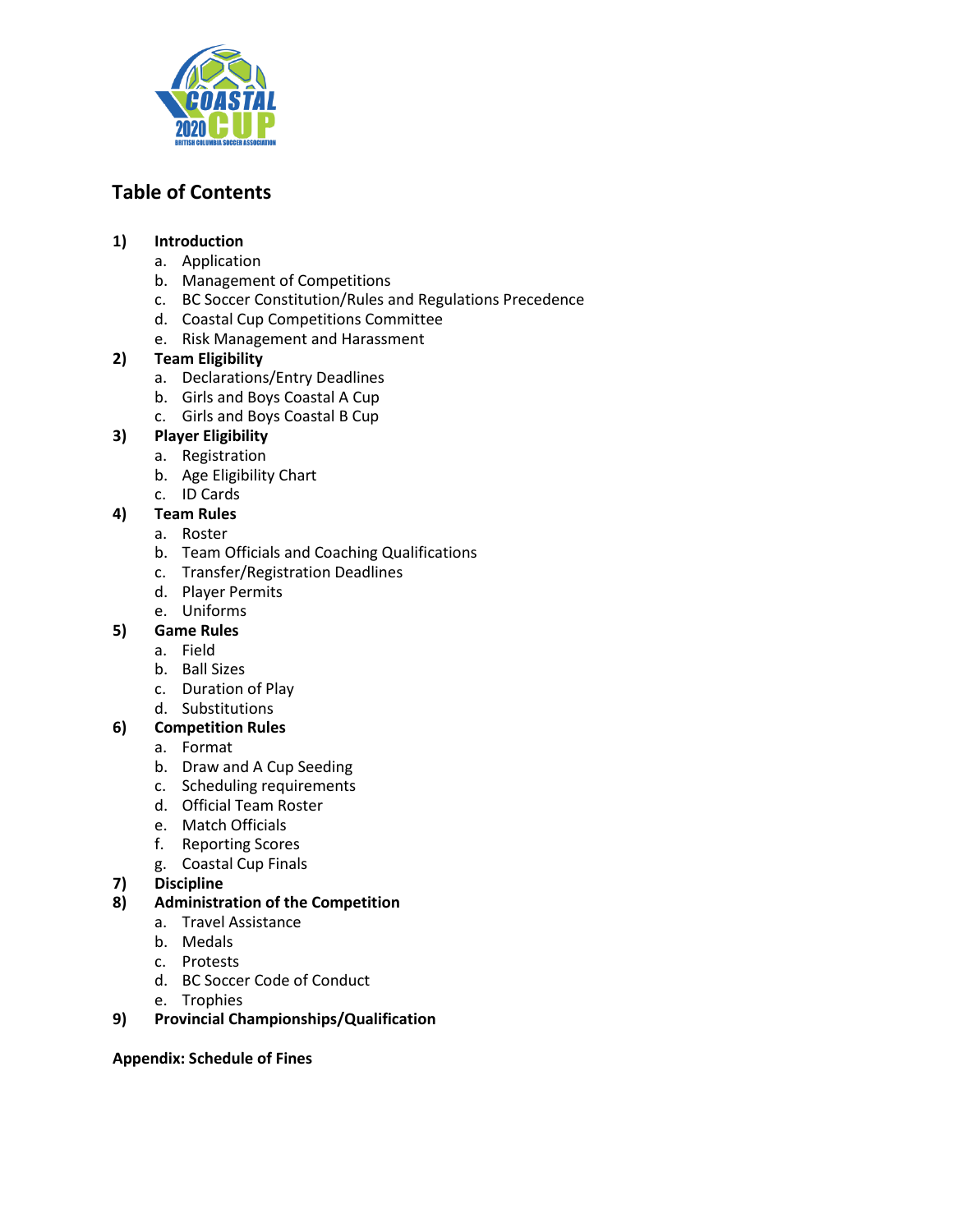## **1) Introduction**

The Coastal Cup Competition is the regional qualification competition for Provincial Championships for eight Lower Mainland and two Island districts. The regions consist of the following Youth District Associations:

| Alouette       | Richmond          |
|----------------|-------------------|
| Burnaby        | South Fraser      |
| Fraser Valley  | <b>Tri-Cities</b> |
| Lower Island * | Upper Island *    |
| North Shore    | Vancouver         |

For 2020, the BC Coastal Soccer League will manage the operations of the Coastal Cup, and will form a Coastal Cup Committee with the following personnel:

- BCCSL General Manager, operating as the Coastal Cup Manager
- BCCSL Scheduler, operating as the Coastal Cup Scheduler
- BC Soccer representative
- BCCSL board representative
- Island Representative

Regional qualifications fall within the jurisdiction of BC Soccer and can be delegated to the districts within the region. The districts form a Regional Organizing Committee to oversee playdowns in their region. BC Soccer Competitions Committee each year will set the amount of funds available for regional playdowns.

Lower Island and Upper Island are part of the Island region however their A Cup and B Cup teams participate in the Coastal Cup as per these rules and regulations.

## a. **Application**

i. These rules shall apply to the Coastal Cup Competition.

## b. **Management of Competitions**

- i. The Coastal Cup Committee and BC Soccer shall control the operation of these competitions.
- ii. The Coastal Cup Committee and BC Soccer shall have the authority to order any game replayed, or played to a finish.

## c. **BC Soccer Constitution/Rules and Regulations Precedence**

- i. In the event of any discrepancy between this document and the Rules and Regulations of BC Soccer, the documented BC Soccer Rules and Regulations shall have precedence.
- ii. All games shall be played under the Youth Coastal Cup Competition Rules and Regulations and the BC Soccer Youth Provincial Championships Competition Rules and Regulations.

#### d. **BC Soccer Competitions Committee**

i. Within the constraints of 1) c. i., BC Soccer, through its Competitions Committee, may make such temporary rules governing specific situations not otherwise provided for, as are necessary to achieve the objectives of BC Soccer. Such changes shall be communicated to all effected teams and their Districts prior to the commencement of the competition so altered.

#### e. **Risk Management and Conduct**

i. Participants in Coastal Cup must adhere to BC Soccer's "Conduct, Ethics and Discipline Standards Policies and Procedures" and Risk Management Policy.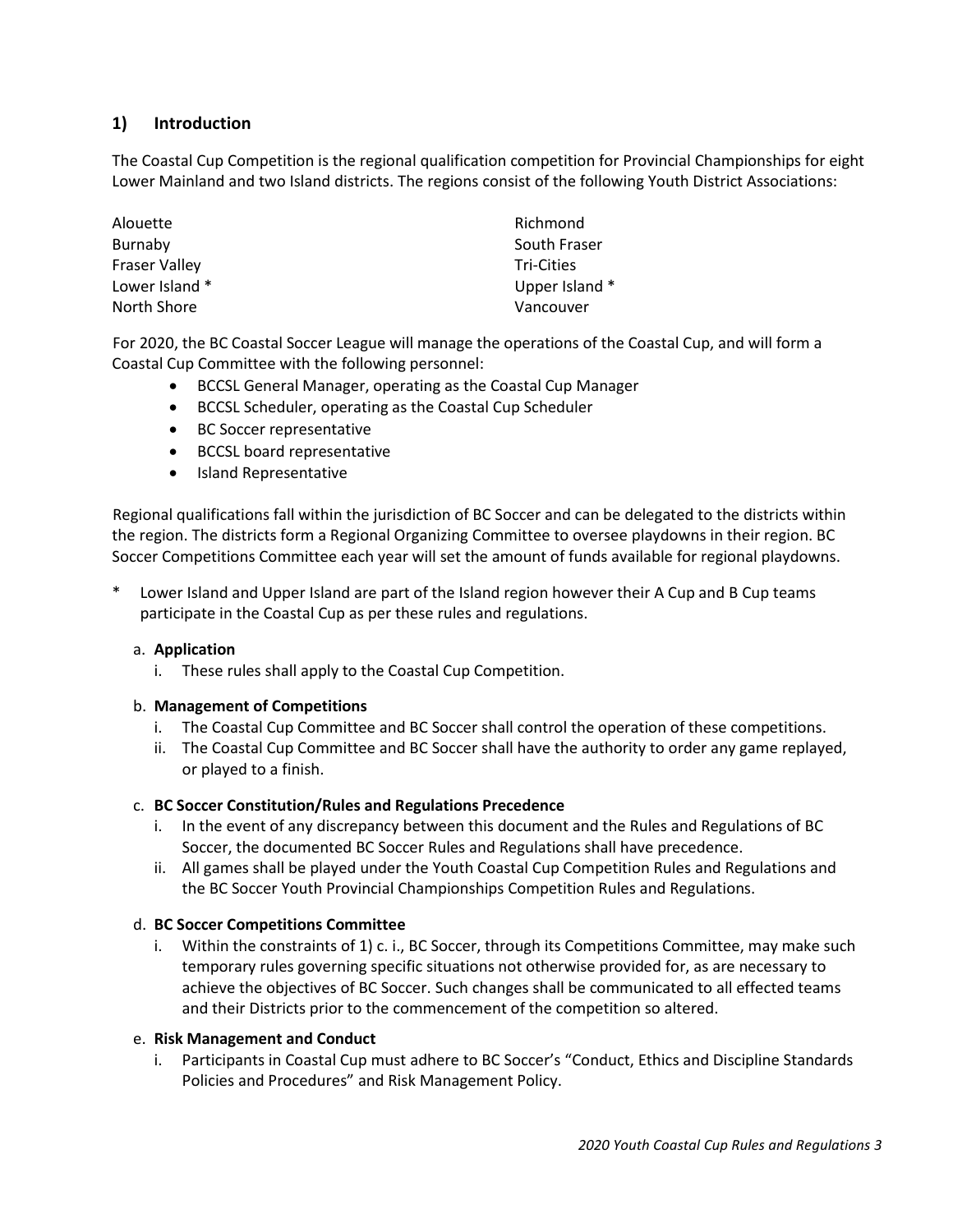## **2) Team Eligibility**

## a. **Declarations/Entry Deadlines**

- i. The Coastal A Level Championships shall be open to all youth teams representing Coastal Districts under the jurisdiction of the BC Soccer, excluding BC Premier League teams, declared on entry forms and with registration fees submitted by December  $1<sup>st</sup>$  in the current coastal playing season provided the team, or teams, have played in properly constituted league matches and are not under suspension from district or authorized leagues.
- ii. The Coastal B Level Championships shall be open to any affiliated B or C level youth team as declared on entry forms and with registration fees submitted by December  $1<sup>st</sup>$  in the current coastal playing provided the team, or teams, have played in properly constituted league matches and are not under suspension from district or authorized leagues.
- iii. The Coastal Cup Committee will use the declaration information supplied by December  $1<sup>st</sup>$  from the Coastal districts to establish the declaration of teams entering the Coastal Cup. This list will be confirmed with Coastal Districts before the Draw meeting.
- iv. Final rosters will be limited to players properly registered with the team. District bonds are to be received in BC Soccer office by the dates established by the Board, or teams will not be eligible for Provincial Championships.

## b. **Girls and Boys Coastal A Cup**

i. Teams in U13 to U18 age groups playing in the Metro Division of the BCCSL and Vancouver Island Premier League may only enter the Coastal A Cup or BC Premier Cup. See below 6.b.iii for Coastal A Cup draw/seeding procedures.

## c. **Girls and Boys Coastal B Cup**

- i. The Lower Mainland region districts and the two Island districts play in-district to identify their single representative qualifying in each age group.
- ii. Each district, through their own internal established play down format, has the ability to identify a district representative in each of the recognized Coastal Cup age groups.
- iii. At U14-18, two Island teams will enter the Coastal Cup in each age group/gender. The "Island B Cup Champion" will enter the Coastal Cup competition at the quarter-finals round, being placed as the home team in the third quarter-final in the Cup brackets/grid. An additional Island team (the Island B Cup Runner-Up) will also enter the Coastal Cup at the quarter-finals round, being placed as the home team in the second quarter-final in the Cup brackets/grid.
- iv. At U14-18, to accommodate entries of multiple teams from larger/stronger districts, and to fill the byes in the Metro Vancouver section of the draw (12 berths at Round of 16), in addition to the eight "district champions" entries, four 'wild card' (WC) berths will be awarded to Lower Mainland teams at the discretion of the Metro Vancouver districts/league.
- v. At U13, which the Island districts are not entering, four byes will be included at random in the At U13, which the Island districts are not entering, eight 'wild card' berths will be awarded to Lower Mainland teams.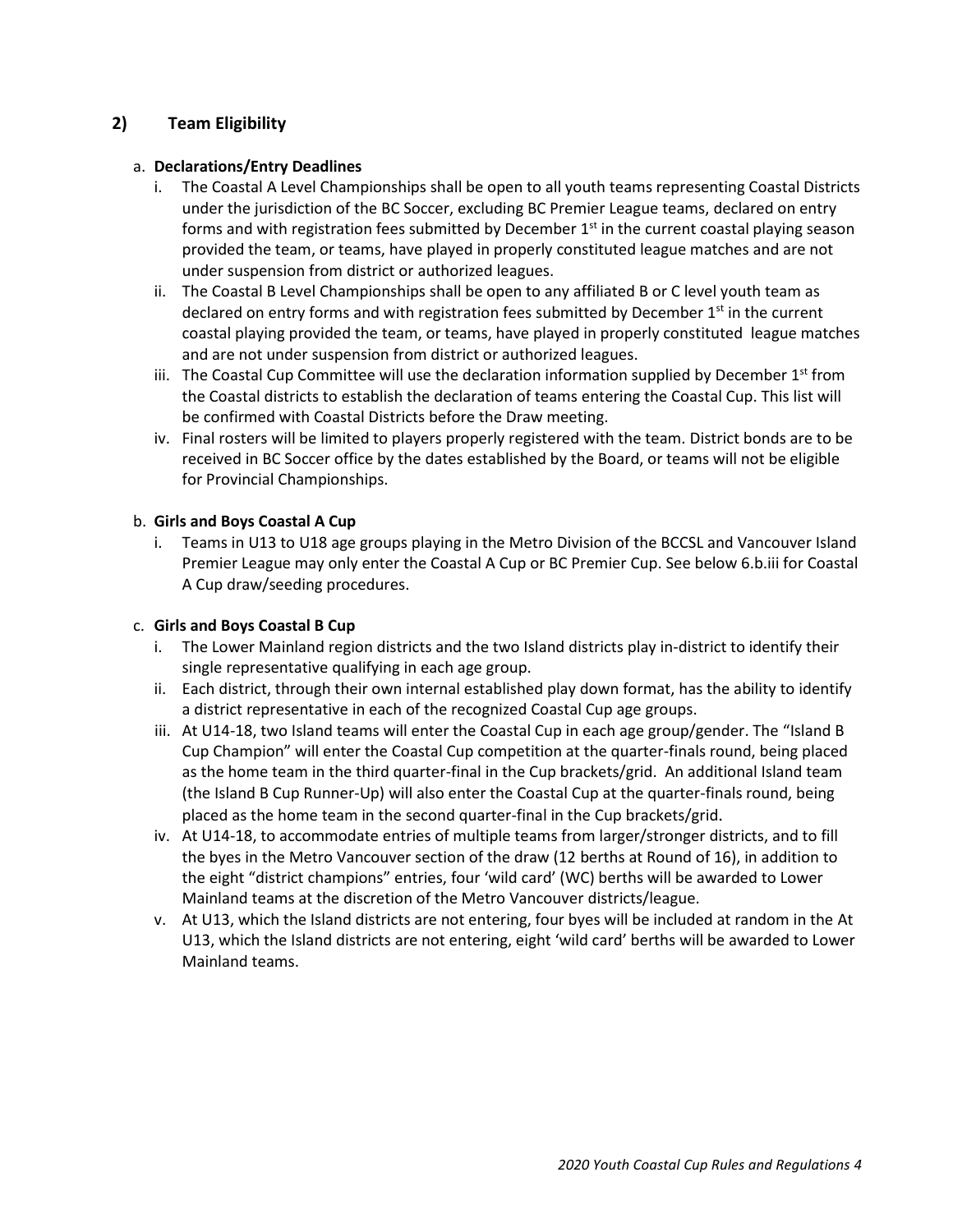## **3) Player Eligibility**

## a. **Registration**

i. Players must be registered or reinstated as a youth from adult player or transferred to a team seven days prior to taking part in that team's qualification or Coastal Cup games, as per the transfer and reinstatement rules outlined in the BC Soccer Rules and Regulations. Players must also have played at least one league game with that team before playing in District playdown or Coastal Cup games.

#### b. **Age Eligibility Chart**

| (Play Ends)<br>Season | U18  | U17  | U16  | 14 F<br>ulu | U14  | U13  |
|-----------------------|------|------|------|-------------|------|------|
| 2020                  | 2002 | 2003 | 2004 | 2005        | 2006 | 2007 |

#### c. **ID Cards**

i. Each team will supply the referee with a set of BC Soccer Photo Identification Cards for all players and team officials.

## **4) Team Rules**

#### a. **Roster**

- i. Teams must consist of a minimum of 14 registered players.
- ii. Youth teams shall not be permitted to register more than the maximum allowed players for their age division at any given time.
	- 1. for U13 U16 the maximum shall be eighteen (18) players
	- 2. for U17 and U18 the maximum shall be twenty (20) players
- iii. Teams must supply a completed "Official Team Roster for Coastal Cup" to their CC Coordinator before their first playdown game. This will include a team roster and a list of the team officials with the Head Coach's coaching certification.

## b. **Team Officials**

- i. **Coaching Qualifications:** Teams may not enter or take part in Coastal Cup unless the Team Head Coach has completed the "Soccer for Life" course or higher level (A or B or C Licence) course. If the Head Coach is not available for a game, a replacement Acting Head Coach with appropriate qualifications must be appointed and present.
- ii. A maximum of five team officials shall be listed on the team roster. One team official must be the same gender as the team and must be present on the bench and in the change rooms.
- iii. Only team officials listed on the Official Team Roster are eligible to be seated on the team bench and team technical area during the game.
- vi. All team officials must have a current BC Soccer Photo Identification Card.

## c. **Transfer/Registration Deadlines**

- i. All players must be registered seven (7) days before taking part in any Cup Competition.
- ii. A player is entitled to a transfer by January  $15<sup>th</sup>$  of the current year for the Coastal/winter-playing season. A player shall not be allowed to transfer during the team's playing season without the consent of the team for which the player is registered.
- iii. A player currently under suspension and seeking a transfer is not eligible to play until the suspension has been served.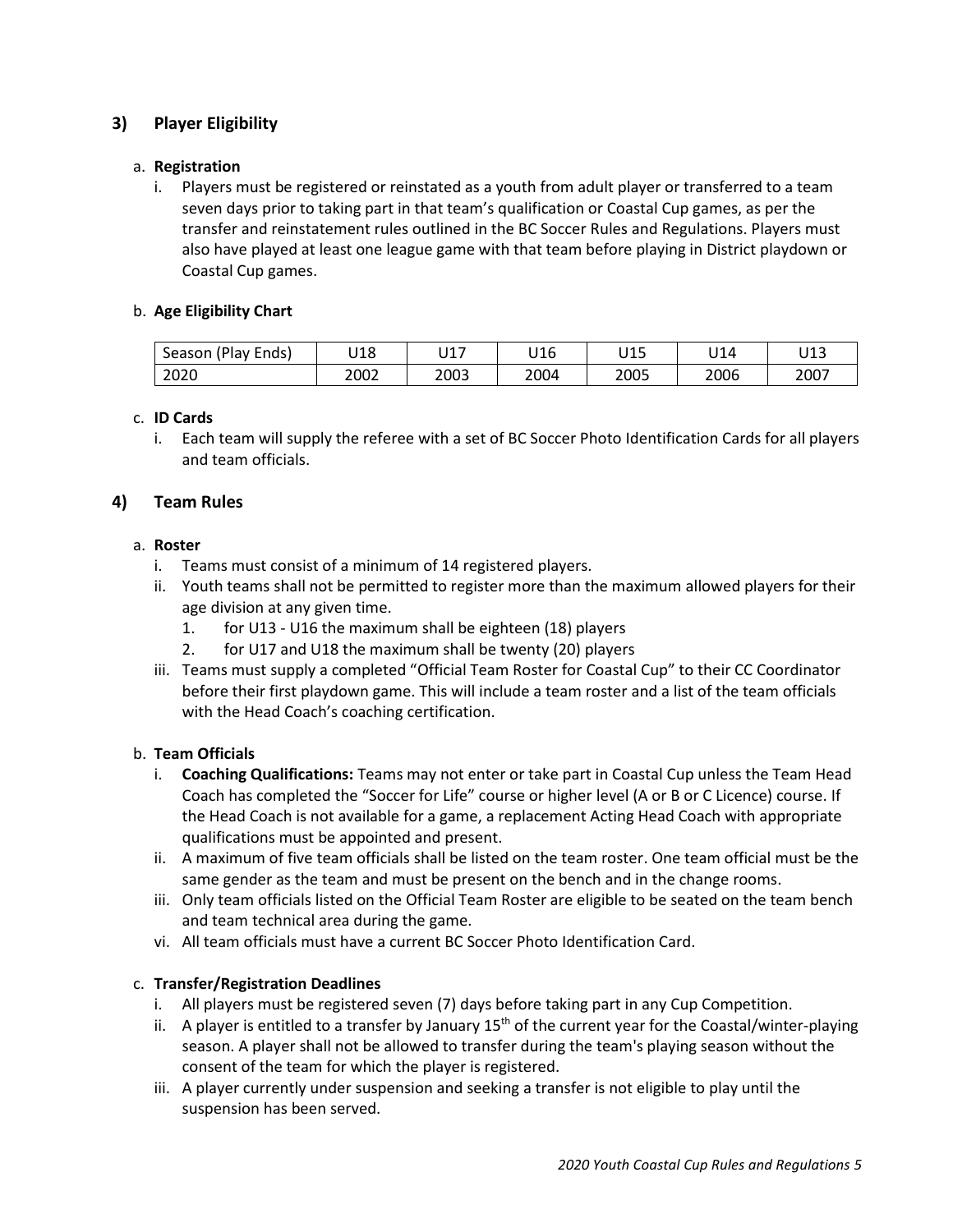iv. A transferred player is not eligible to play for the new team in any Cup Competition in which the player has already competed during the current playing season. Playing in Girls B Cup qualifying play and Boys B Cup in-district qualifiers does not cup-tie players for Coastal Cup.

## d. **Player Permits**

- i. Teams competing in the Coastal Cup may use players playing on a Coastal Cup Permit form, subject to rules following. **PLEASE NOTE THESE RULES MAY DIFFER FROM ANY LEAGUE'S RULES.**
- ii. A team may permit up to three BC Soccer registered players to bring their roster up to the number of players on the team's affiliation form for the current season, or up to a maximum of 16, whichever is lower. However, teams may not permit players to replace players under suspension.
- iii. The purpose of permits is only to allow teams to have enough players to compete in the Coastal Cup. Teams are not allowed to strengthen their roster by dropping players to pick up stronger ones. Any team attempting to release a player from their roster to make room for a permitted player will face disciplinary action.
- iv. Players may be permitted from teams playing at a lower calibre of play at the same or lower age, OR the same or lower calibre of play at a lower age level. For Coastal Cup permit purposes, the 'calibre of play' is based on the division a team was playing on December  $1<sup>st</sup>$ . In number-based leagues, all 'Div. 1' divisions are considered one calibre, all 'Div. 2' is one calibre and all 'Div. 3' is one calibre, etc. Similarly in Gold/Silver/Bronze leagues, all Gold divisions are considered one calibre, all Silver divisions are one calibre and all Bronze are one calibre.
- v. Team may only permit players whose own team has already been eliminated from or did not qualify for Coastal Cup play.
- vi. Coastal A Cup teams may only permit players registered with other teams in their district.
- vii. Coastal B Cup teams may only permit players registered with other teams in their club. The only exception is if a club does not operate any other team in a lower calibre at the age/gender, the club, with district approval, can apply for permission from the Coastal Cup Committee for its B Cup team to be allowed to permit from teams of another club in its district.
- viii. Out of district players, suspended players and players registered to U12 or younger teams may not be permitted.
- ix A permitted player's own team for clauses iv-vii shall be the team the player was registered with for the winter season.
- x. Permits are only valid if they have received district approval. Completed forms must be submitted to the Coastal Cup Manager no later than 48 hours prior to the start of the match.
- xi. ID cards must be provided for all players. Team officials are responsible for obtaining ID cards for all permitted players.

## e. **Uniforms**

i. Teams participating in Coastal Cup Championships are required to have two complete sets of uniforms of different colors for all Cup games to avoid colour conflict. The team listed as the home team will be required to change uniforms in the case of a colour conflict.

## **5) Game Rules**

## a. **Fields**

i. The minimum dimensions for all games shall be the FIFA minimum standard: 90 metres by 45 metres. Fields larger than the minimum are recommended for older age groups.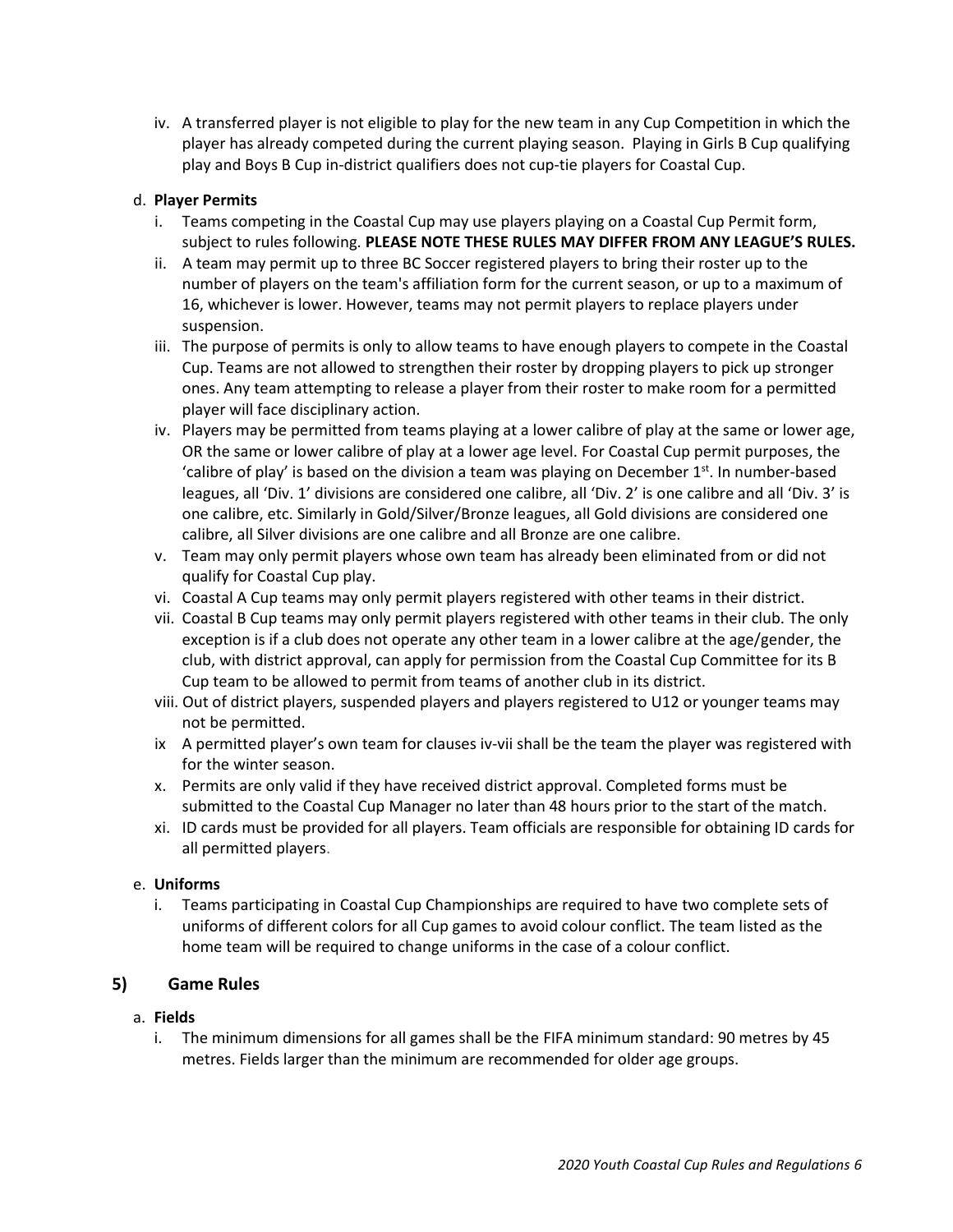## b. **Ball Size**

i. A regulation Size 5 soccer ball shall be used in all games Under 13 through Under 18.

#### c. **Duration of Play**

- i. All games will be played to regulation time.
- ii. In the event that teams are still tied at the end of regulation time the teams will play two equal halves of extra time. There shall be no break at half time of extra time. BC Soccer regulations for the duration of games and extra time periods for all Coastal Cup games are:

| <b>Divisions</b> | <b>Regulation Time</b> | Extra Time             |
|------------------|------------------------|------------------------|
| U17 and U18      | 2 halves of 45 minutes | 2 halves of 15 minutes |
| U15 and U16      | 2 halves of 40 minutes | 2 halves of 10 minutes |
| U14 and U13      | 2 halves of 35 minutes | 2 halves of 10 minutes |

iii. In the event that the teams are still tied at the end of extra time, the winner shall be decided by the taking of kicks from the penalty mark, in accordance with the FIFA/IFAB Laws of the Game.

#### d. **Substitutions**

- i. Unlimited substitutions shall be allowed in all Coastal Cup games.
- ii. Substitutions shall be made during a stoppage in the game, with the referee's consent.

## **6) Competition Rules**

#### **a. Format**

i. Teams will play down in a single-game knockout format to two finalists who meet in the Coastal Cup Finals.

#### **b. Draw and A Cup Seeding**

- i. Coastal Cup Draws will be held on a date(s) determined by the Coastal Cup Committee each year
- ii. The Coastal A Cup draws will be based on the Metro Division of the BCCSL (M-CSL) and Vancouver Island Premier League (VIPL) standings/playdowns. Seeding is applied as part of the cup draw format, based on seedings supplied by leagues. For U14 – U18 (at which ages VIPL operates), two teams from VIPL will enter in the round of 16, and will play each other. The winner of this game takes the #2 seed position. Seedings #1, #3 and #4 are awarded to the top three M-CSL teams. For U13, at which there are no VIPL divisions, the top 4 teams in final M-CSL league standings are seeded in the draw. At all ages, teams seeded 1 and 4 are on one side and teams seeded 2 and 3 on the opposite side. Seeded teams have a home game until they play against a higher-seeded team and seeded teams have priority (in order) for any byes in the first round. All other teams entered in the competition are then drawn at random into the open slots for their particular age group.

Seedings determine the format of the draw only. Once the draw is made, games follow the brackets as drawn, and are not revised depending on any seeded teams' results. For seedings calculation, should the highest-placed M-CSL teams declare for the BC Premier Cup, the next highest-placed M-CSL teams entering A Cup will be given the seeded places.

- iii. Coastal B Cup will not be seeded.
- iv. Districts may send a representative to the draw meeting.
- v. It is Districts' responsibility to confirm their teams are registered for the regional draw.
- vi. Teams not entered at the draw will not be allowed in at a later date.
- vii. Districts not represented at the draw will forfeit their right to changes to the play down schedule once published.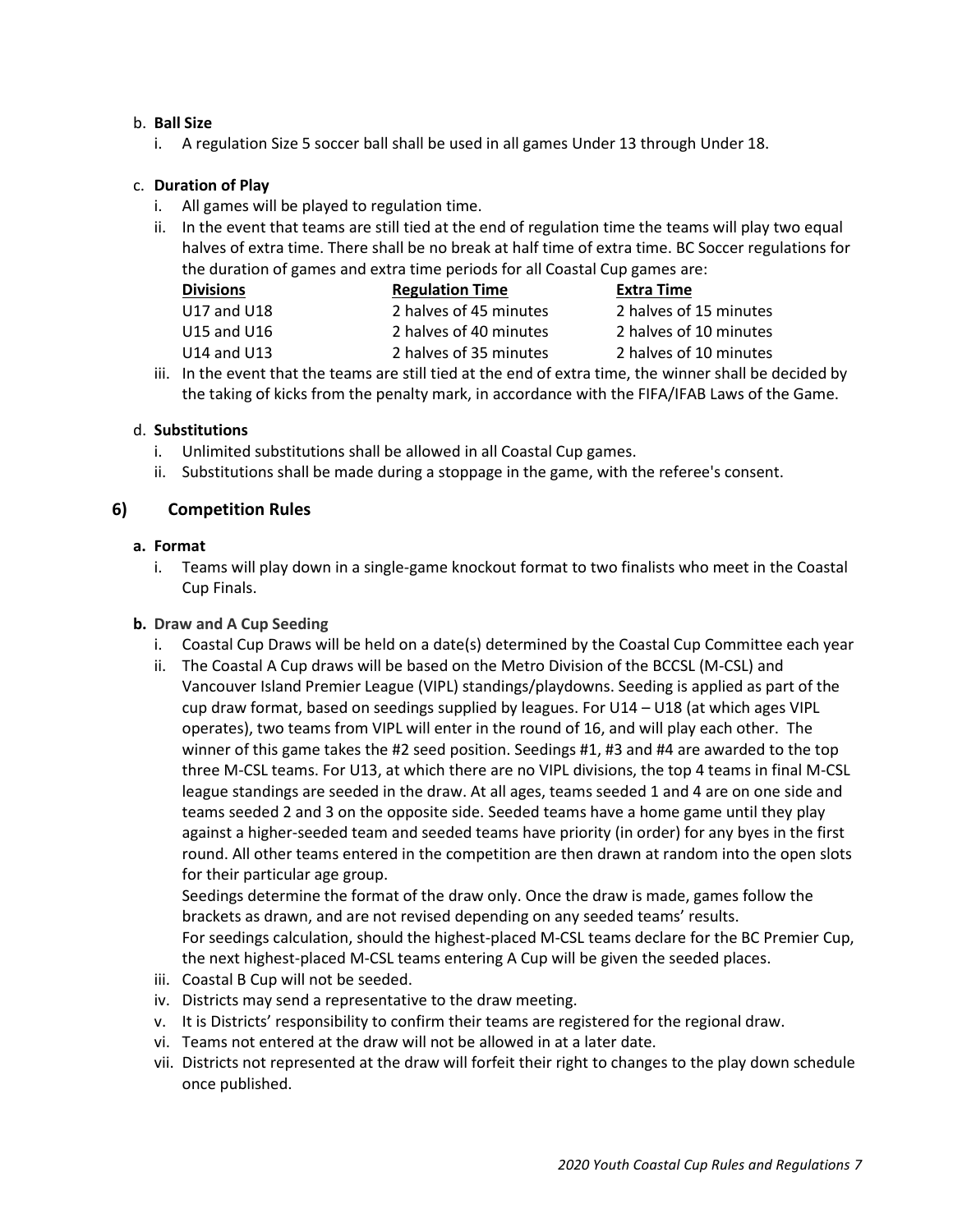#### **c. Scheduling requirements**

- i. The scheduling of fields for all Coastal Cup games except the finals is the responsibility of the home team's district scheduler. Field information and game time shall be given to the Coastal Cup Coordinators for posting on the Coastal Cup website as early in the week as possible, but at the latest by the Wednesday preceding the game.
- ii. When two teams normally play their league games on different days (i.e., Friday, Saturday or Sunday) it shall be the home team's prerogative to determine on which of these days their home game is played. When the two teams play league games on the same day, games will be played on that day. All playdown games involving teams travelling to or from the Sunshine Coast or Vancouver Island shall be on Saturday or Sunday, with kick-off between 12pm and 5:00pm. Friday night game times are subject to approval by the Coastal Cup Committee.
- iii. If the home team is unable to provide a suitable venue by the required deadline agreed upon by the districts, the Coastal Cup Committee has the right to determine that the away team shall become the home team. Its district scheduler is then responsible for providing a suitable venue within 48 hours.
- iv. If games are to be played on artificial turf, teams shall be notified prior to the game.
- v. Any team unable to fulfill a scheduled play down game shall give the district scheduler a minimum 48 hours' notice, in writing, stating the causes for same. Such cases are to be satisfactory to the Coastal Cup Committee.
- vi. Any team unable to fulfill a scheduled play down game without just cause shall forfeit the game to its opponents.
- vii. Extensions to play-off round completion deadlines will not be permitted; each round of competition shall be completed by the scheduled weekend.
- viii. Failure to fulfill a commitment (scheduled game) in this competition can result in disciplinary action.
- ix. Coastal Cup games have priority over all other competitions and tournaments. Teams shall play games as scheduled by the home district unless changes are approved by the Coastal Cup Committee.
- x. In the event of inclement weather, the home district scheduler is responsible for informing participating teams whether any field is playable or not. If inclement weather should necessitate grounds and/or playing date changes, it is the prerogative of the home scheduler to schedule such changes, in liaison with the Coastal Cup Manager.
- xi. Rescheduling: In the event of a successful protest, or due to inclement weather, the home district scheduler may need to schedule games during a recognized holiday period. While every effort will be made to avoid the need to schedule games during this time, this may be necessary to meet scheduling deadlines. Failure on the part of any team to meet a scheduled regional play down game commitment can result in forfeiture of the game.

## **d. Official Team Roster**

- i. For each qualifying round game, each team must provide two completed copies of the Coastal Cup Official Team Roster, one for the referee and one for their opponent, before each game. This form will be available February 15 on the Coastal Cup website.
- ii. Each team must get and keep the copy of their opponent's team roster for each game.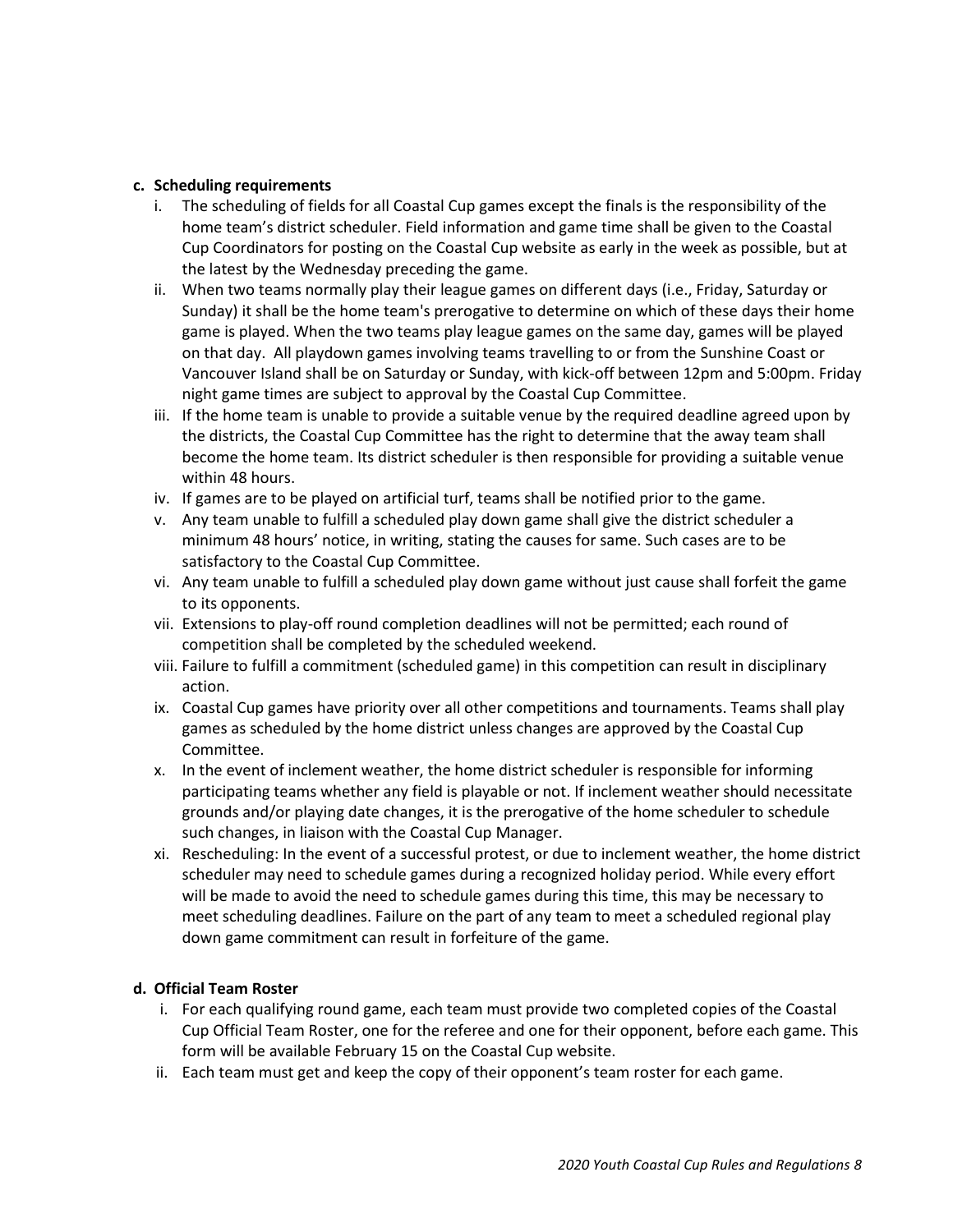## **e. Match Officials**

- i. The home team's district (B Cup) or league (A Cup) referee scheduler is responsible for assigning the referees for all games except the finals.
- ii. No person shall officiate as a referee in any competition under the sanction or jurisdiction of the Association who is not on the official list of the Association, but if for unforeseen circumstances a referee on the official list is unable to act, the teams affected shall agree on some other person in the emergency. See BC Soccer Rules & Regulations. Rule 16 d
- iii. Use of unregistered referees will result in a fine to the district. See page 13.
- iv. If a referee fails to attend the game shall be rescheduled, except if both coaches agree to a replacement referee and indicated such agreement by signing the game sheet prior to the commencement of the game. Such signatures will obviate any protest resulting from this section
- v. In the case of registered referee assistants not being available, each side will appoint a person to run the line. Acceptance of non-registered officials must be noted on the team lists and initialled by both coaches. This signature represents the agreement of all parties to these persons and will prevent any protest based on this section.
- vi. Centre Referees must be a minimum of 2 years older than the players and must have at least 2 years' experience as a Youth or higher level referee. Referee assistants must be the same age or older than the players and hold a Youth level referee certification or higher.
- ix. No Referee or assistant may officiate a game in which an immediate relative is participating. If a referee has been assigned to a game with a relative playing/team official, he/she should refuse to accept the game.
- x. If the Referee is not able to finish officiating a game the first assistant referee will take over. The first assistant must be the same age or older than the players.
- xi. If not already done so the Referee shall explain to both teams any extraordinary play off rules prior to the game, so that there is no question as to the duration of the game, the size of the ball to be used, substitution rules, overtime regulations, and what happens in the event penalty-kicks will be used to decide the winner.

## f. **Reporting Scores**

i. Both teams are responsible for sending the score to the Coastal Cup Scheduler within one hour of the end of the game, by email: [scheduler@bccysl.ca](mailto:scheduler@bccysl.ca)

## g. **Coastal Cup Finals**

## i. **Scheduling**

- 1. BC Soccer Competitions Committee will schedule the Final games.
- 2. Teams must be prepared to play their Final on either Saturday or Sunday.
- 3. Any requests for Final Game scheduling must be received by BC Soccer by noon on the Monday after the Semi-Finals. Please note it may not be possible to accommodate requests.
- 4. All Coastal Cup games including any additional Provincial Cup qualifier games shall be completed by the first weekend in May.

## ii. **Game Officials**

- 1. The Finals Organizing Committee Referee Coordinator is responsible for assigning all game officials for the Coastal Cup Finals.
- iii. **Official Team Roster**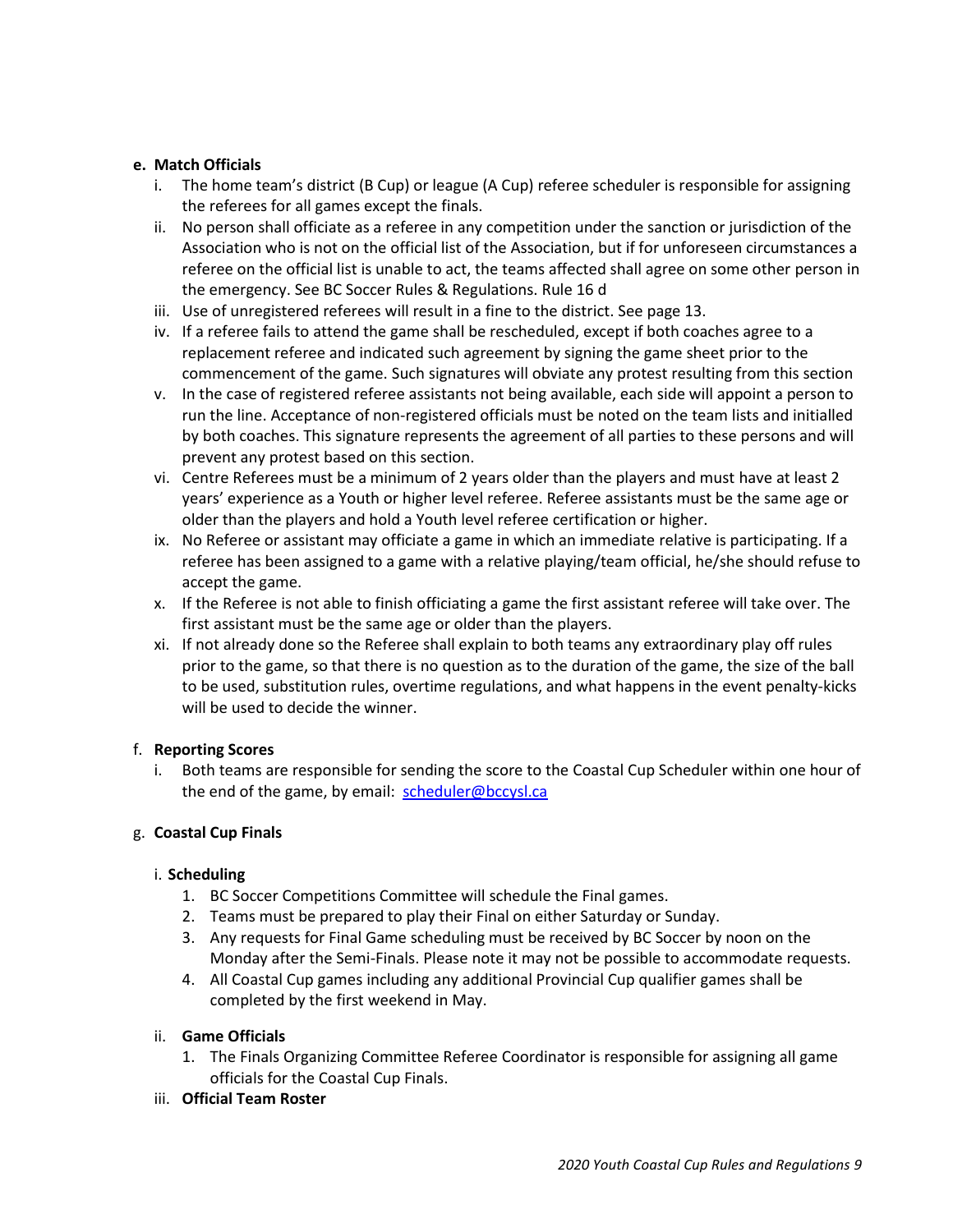1. Each team must provide 3 completed copies of the Coastal Cup Official Team Roster to the BC Soccer Competitions HQ at least one hour prior to game time. This form will be available at [www.bccoastalsoccerleague.ca/coastalcup](http://www.bccoastalsoccerleague.ca/coastalcup)

## iv. **Results Reporting**

1. The Referee is responsible for submitting the Final game result to the competition headquarters immediately following each game.

## **v. Medal Ceremony**

i. Teams competing in the Finals must attend their medal ceremony with at least one team official. Failure to attend without permission from BC Soccer will result in a fine and the team being subject to discipline.

## **7) Discipline**

- a. Rule infractions will be dealt with by BC Soccer Discipline Committee.
- b. While a Complaint/Misconduct Report is usually registered by a Game Official, a complaint may also originate from a member of BC Soccer committee managing the event. A written summary of the incident shall be completed and kept on file along with other documents relating to the infraction.
- c. As time is of the essence in adjudicating these matters, a Disciplinary Hearing will be conducted as soon as possible at an appropriate location at, or near the competition venue. Appropriate records should be maintained as to the names of the members constituting the Committee and persons attending the hearing.
- d. While the Chair of the Discipline Committee can render a verbal decision, the decision shall be confirmed in writing with copies being distributed to the parties concerned.
- e. Within 30 days of completion of the competition, the home district of an individual or team that has been assessed a penalty at the competition shall be advised, in writing, of the circumstances that led to the penalty being assessed. This shall include a complete summary of cards issued or individuals ejected from games in case any carry over penalties should be served within the district.
- f. Appeals of a decision can be directed to BC Soccer Appeals Committee. Please visit www.bcsoccer.net for information regarding appeals.
- g. Red Cards will carry over to Provincial Championships with a player having to adhere to the game suspensions levied by the Discipline Committee.
- h. Cautions
	- i. Yellow cards will NOT be carried over to Provincial Championship games.
	- ii. Players receiving a second yellow card in a Regional Final will have a one-game automatic suspension from the first Championship Round Robin game.

## **8) Administration of the Competition**

- a. **Travel Assistance:** No travel assistance is provided for the Coastal Cup competition.
- b. **Medals:** BC Soccer will supply gold and silver medals to be presented at the closing ceremonies.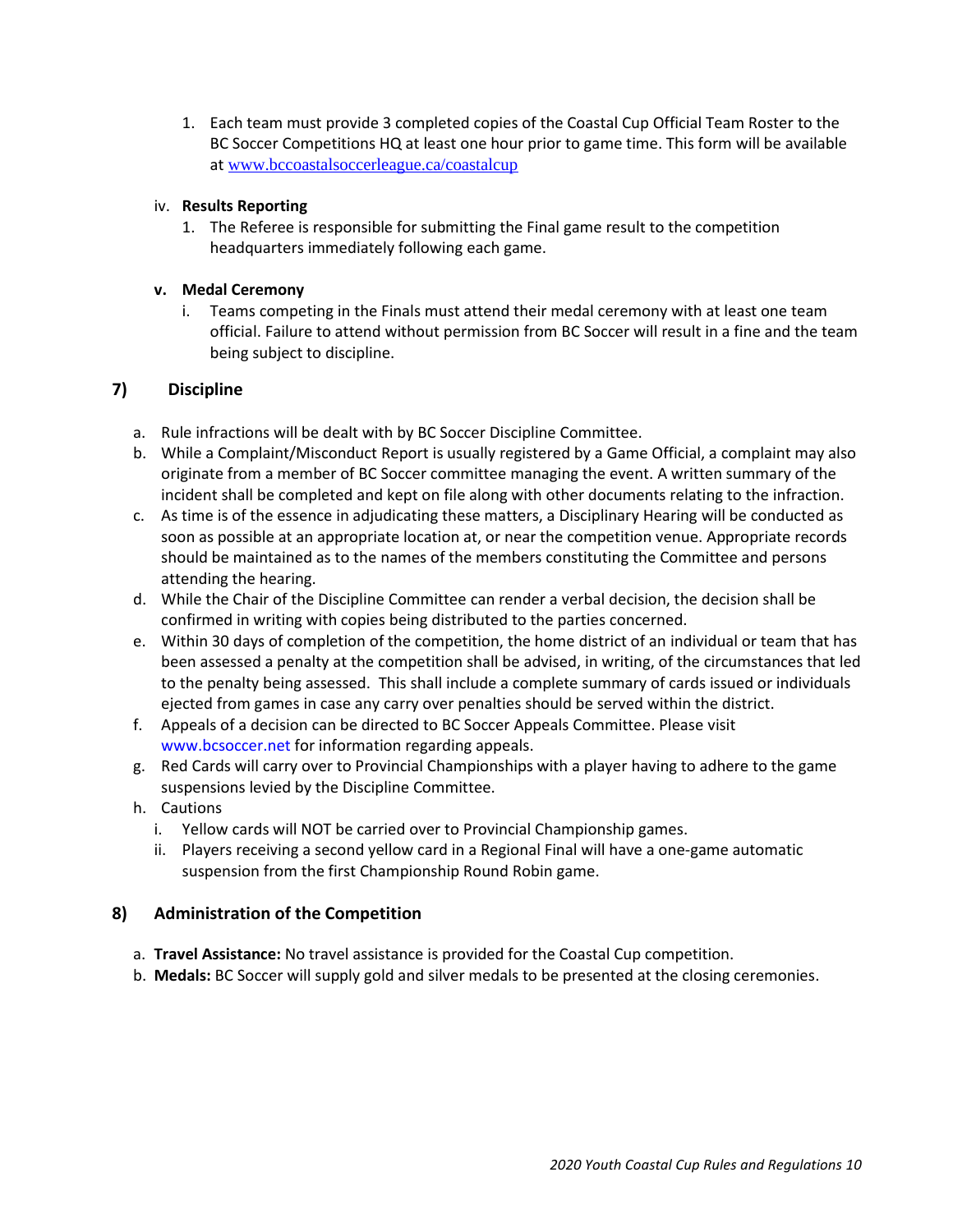## c. **Protests**

- i. The protest fee for any game is \$250.00. Protests must be written and filed in accordance with BC Soccer Rules and Regulations - Rule 11 (Protests), except subject to the timelines in para ii following. In the event the protest is upheld, the fee will be returned. If the protest is denied, the fee will be forfeited.
- ii. Protests of playdown games must be submitted within 24 hours of the end of the game to the BC Soccer Office. Protests of Final Games must be submitted within 30 minutes of the end of the game to the BC Soccer Competitions HQ on-site. See BCSA Rule 11 re fee submission requirements.
- iii. The protest must contain the grounds upon which the protest is based, including the rule that was allegedly breached, and the evidence to support that claim. Protests can only be considered on the grounds of misinterpretation of FIFA Laws of the Game, on the eligibility of players, or on breaches of the Competition Rules and Regulations. (Rule 11.a)
- iv. The Coastal Cup Protest Committee (which will have at least three people) will provide its written ruling as soon as practicable to try to prevent delay in further rounds of play.

## d. **BC Soccer Code of Conduct**

- i. All participants in the Coastal Cup will follow the BC Soccer Youth Provincial Competition Code of Conduct.
- ii. All officials of teams in the Coastal Cup Finals are required to sign this Code of Conduct on behalf of themselves and their team before their Final game begins.
- iii. All teams, team officials, parents and supporters should make themselves aware of the Schedule of Fines (appended) which apply during Coastal Cup.

## e. **Trophies**

- i. Trophies presented to teams at the Coastal Cup Championship are the property of BC Soccer and are held by the championship team for a limited time only.
- ii. The championship team shall complete the Trophy Receipt Form before it is permitted to leave with the trophy.
- iii. The championship team is responsible for returning the trophy to BC Soccer by January 15<sup>th</sup> of the following year.

## **9) Provincial Championships and Qualification**

Coastal Cup is a qualifying competition for Youth BC Provincial A and B Cups. Teams entering Coastal Cup are entering the Provincial Cup and by entering, teams are committing to compete in the Provincial Cup Finals if they qualify through the Coastal Cup. BC Soccer Provincial Cup rules state: "Once a team commits to competing in an out of district competition, they are committed to Provincial Cup for that season. Teams that withdraw past that point will forfeit their entire performance bond and a hearing will be held to determine their cup eligibility for the following season." The performance bond is \$1,000.

The rules governing qualification for Provincial Cup are available in the "Youth Provincial Championships Rules and Regulations" on the BC Soccer website.